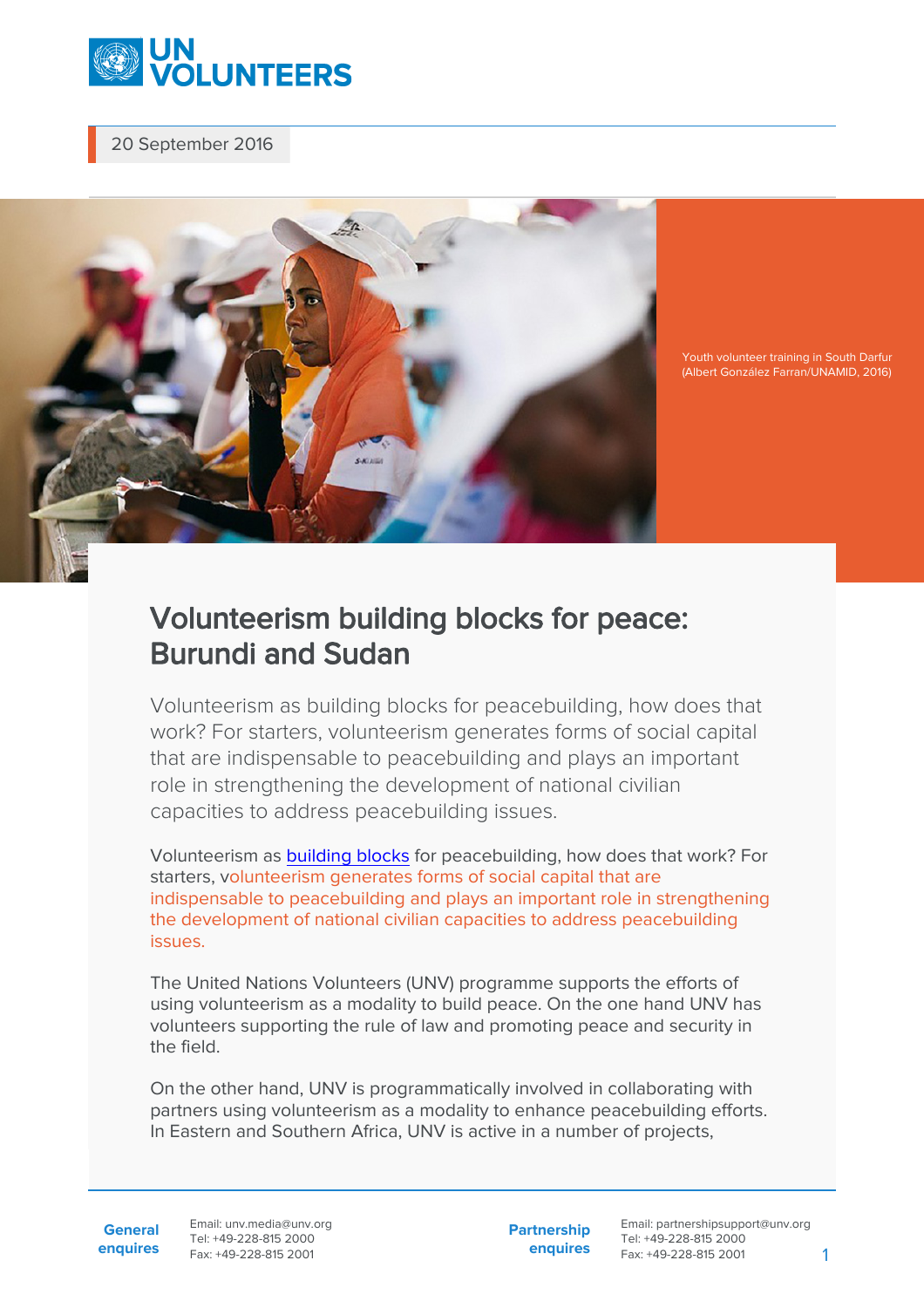

among others in Burundi and Sudan.

## Burundi

In Burundi, UNV works with the United Nations Population Fund (UNFPA) and the United Nations Development Programme (UNDP) on a project aimed to support citizen security and social cohesion for conflict-affected youth.

The objective of the project is to have a comprehensive interagency approach for social cohesion in the conflict-prone areas of Burundi.

UNV supports the project with the mobilization of 100 volunteers who will participate in social cohesion activities enhancing peace and solidarity. An important outcome of the project is to increase inclusive civic participation and participatory dialogues in an effort to sustain peace and generate social cohesion.

Volunteerism is the lubricant of social relations and cohesion in the community. Performing acts of goodwill out of a voluntary intention brings people together. This is especially relevant in a country like Burundi, where tribalism and mistrust play a key role in the wider conflict; it is therefore of the utmost importance to bring the society together through volunteerism and support the community to provide the building blocks for a sustainable peace.

## Sudan

In Sudan, UNV collaborates with UNDP in the "Youth Volunteers Rebuilding Darfur Project" that places young Darfuri at the center of development in that region. The conflict in Darfur has had destructive effects on lives and livelihoods, and a whole generation of youth has suffered from diminished educational and developmental opportunities.

The failure to provide educational opportunities, in combination with youth being cut off from their traditional livelihoods due to displacement, creates a double disadvantage for them.

While young people have a great potential to help build peaceful and prosperous communities, the pressure to make a living can become a destabilising factor fuelling violence and criminality.

The Project trains young volunteers in key business and environmental skills so that they can then share their knowledge to their local communities, with

**General enquires** **Partnership enquires**